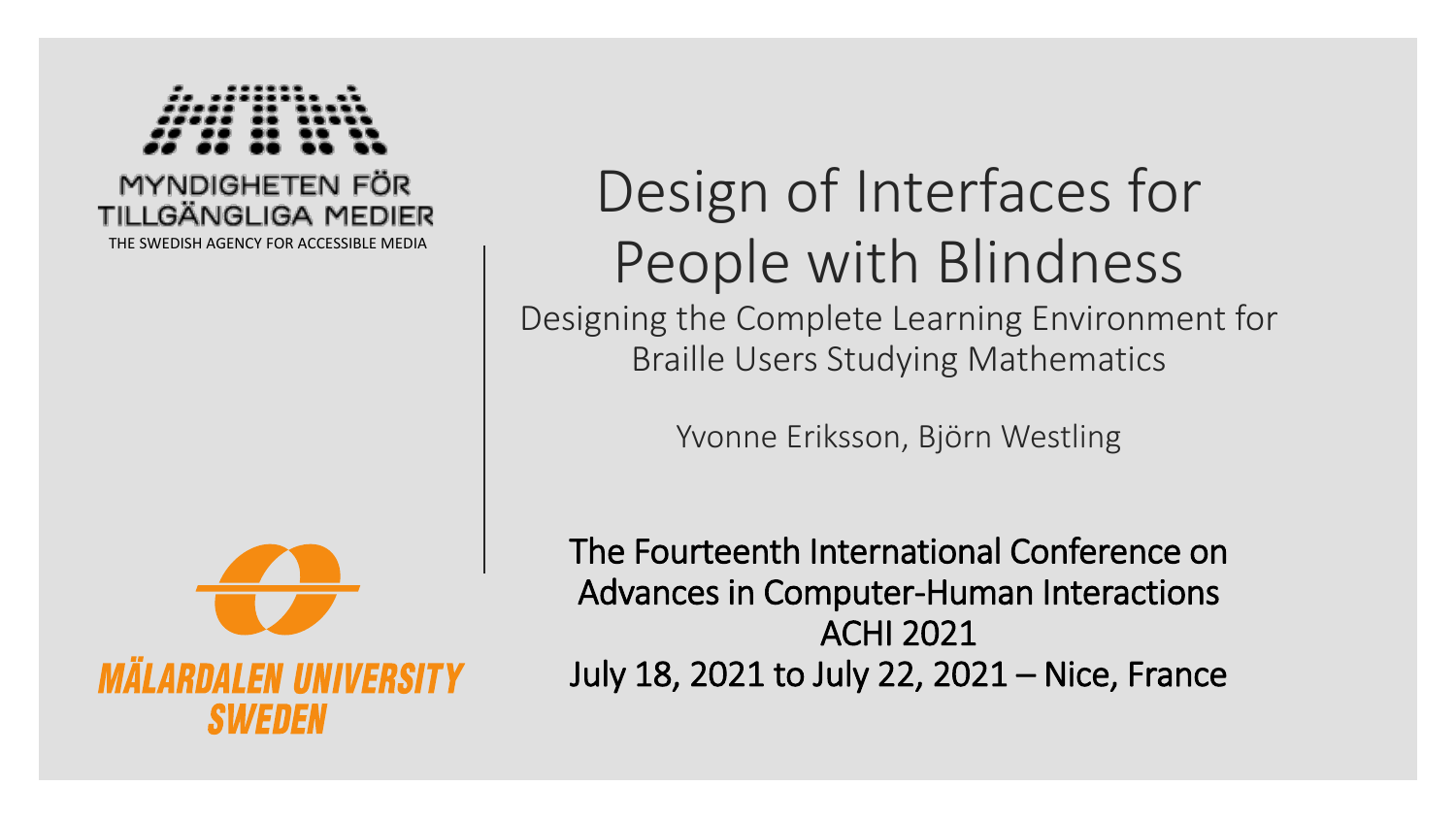#### Purpose

- The situation for Braille users learning mathematics is not satisfactory
- Digital platforms are not automatically accessible for people with blindness
- Need for a design for multimodality, both regarding the architecture and the interface
- With the point of departure in the Nine Laws of Cognition we focus on complex content such as mathematics and how it could be accessible for Braille readers
- The aim is to identify the functionality and the technical infrastructure needed to make the design of a truly usable learning environment possible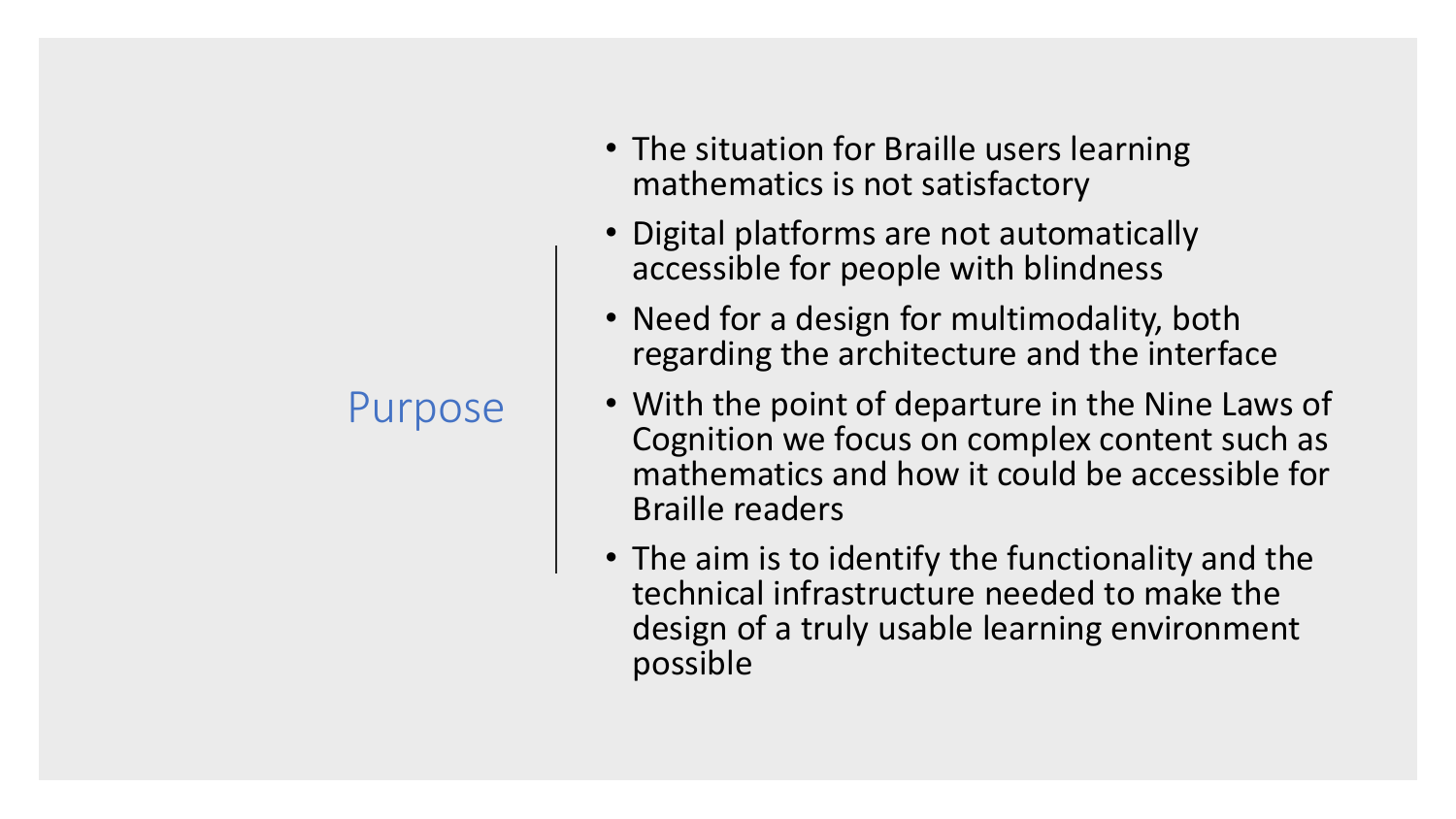#### How many?

- Swedish children aged 0–19: approximately 2 500 have a visual impairment, hence it is not common
	- Approximately 2/3 of them have additional impairments
- During the latest decades approximately 10 children/year in Sweden become braille users
- A growing number have a visual impairment due to an extremely premature birth (which may cause CVI, cerebral visual impairment)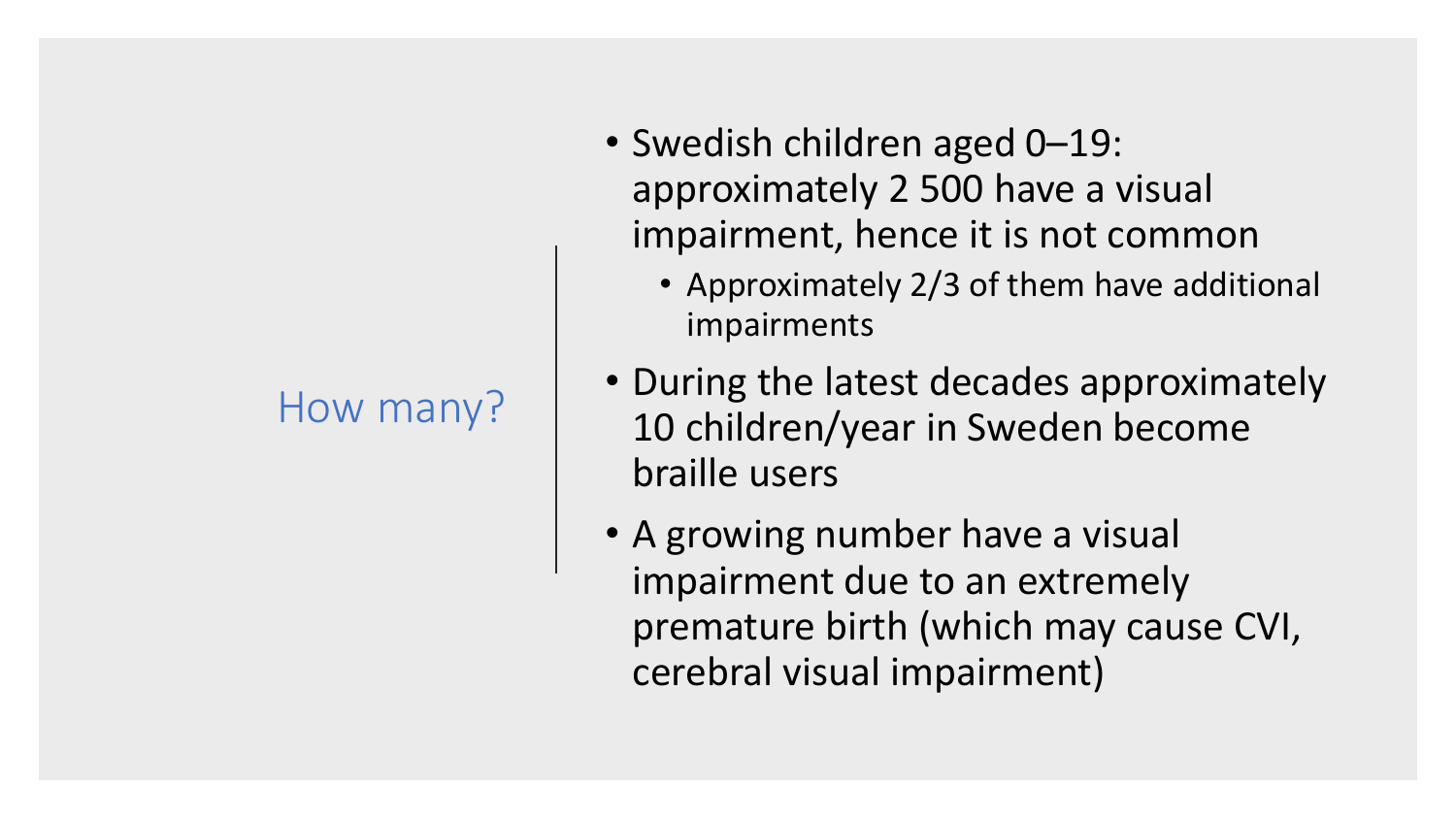

Braille

- A tactile writing system that gives direct access to the written language
- Louis Braille (1809–1852)
- Created around 1825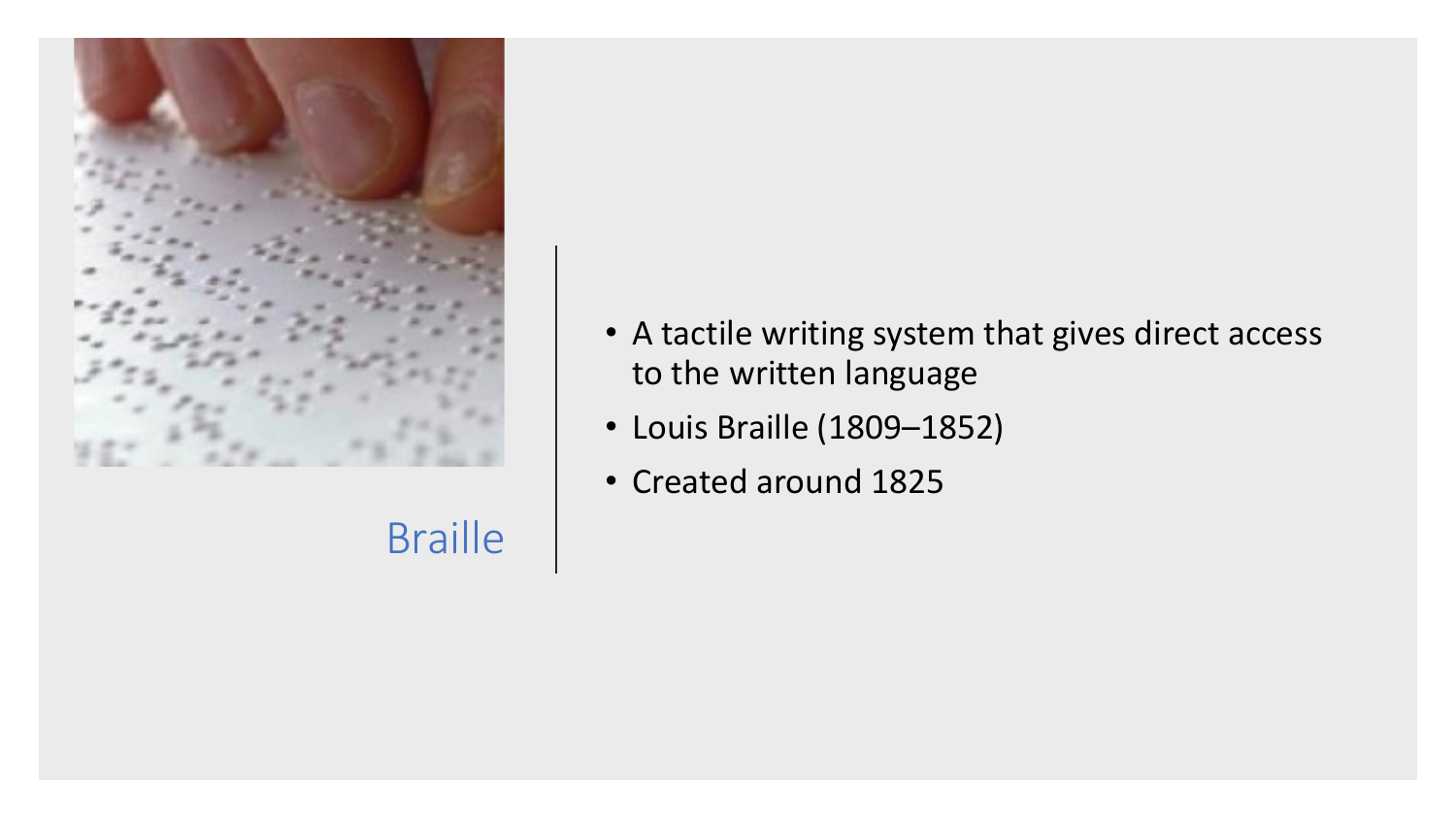

**Braille** 

- Braille consists of a cell containing six dots that could be combined in 64 different ways
- Braille has specific combinations of dots representing the various letters in the alphabet
- Braille cell combinations are not based on letter sign similarities but on other principles
- Braille needs to be considered as a unique writing system with its own writing principles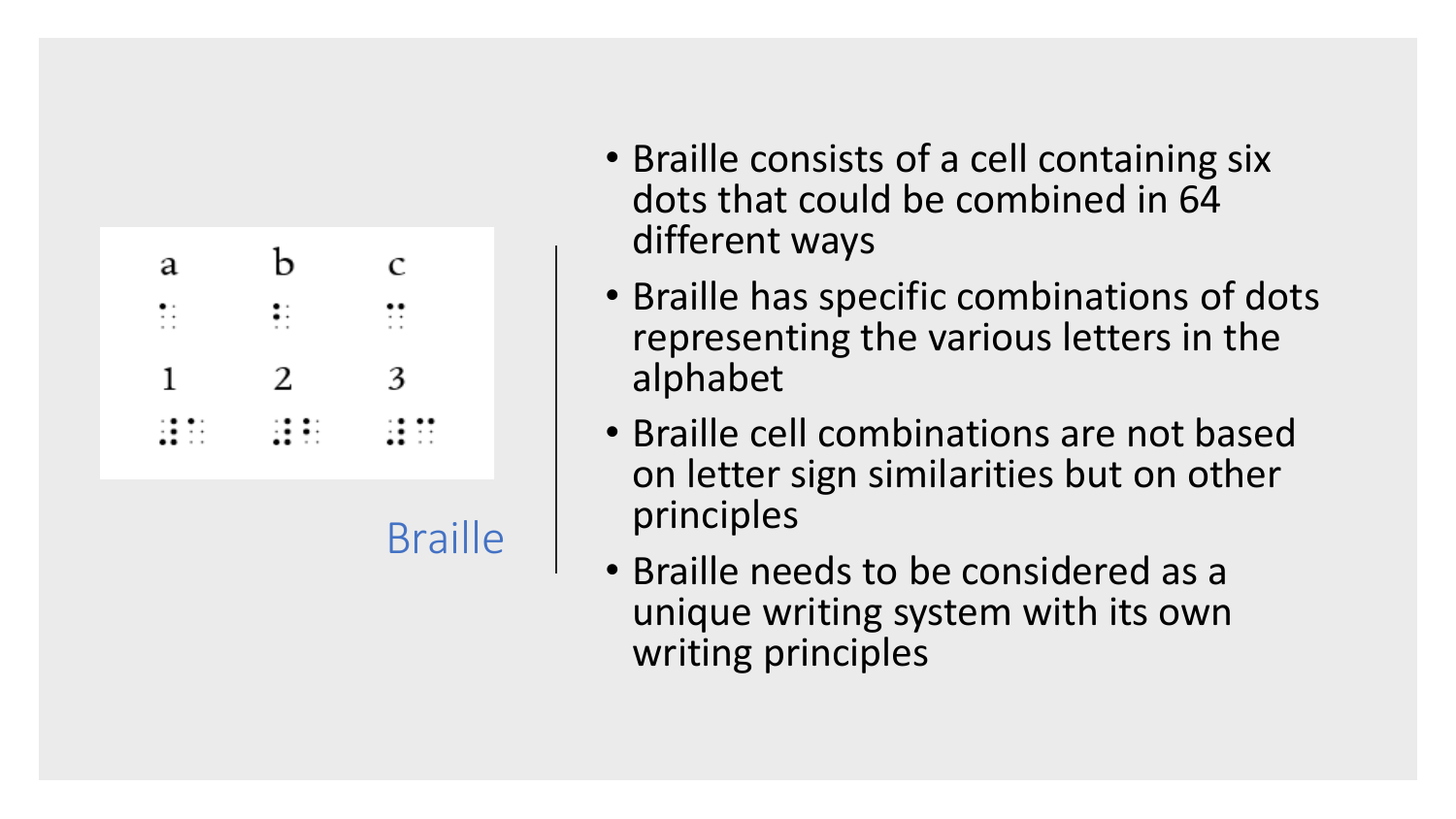

Mathematics in **Braille** 

- Mathematics is complex and denoting or involving numbers or quantities containing both a real and an imaginary part.
- Expressions are often notated in print in a two-dimensional form, e.g., fractions and square roots. For a Braille reader, all this will be presented in a linear form.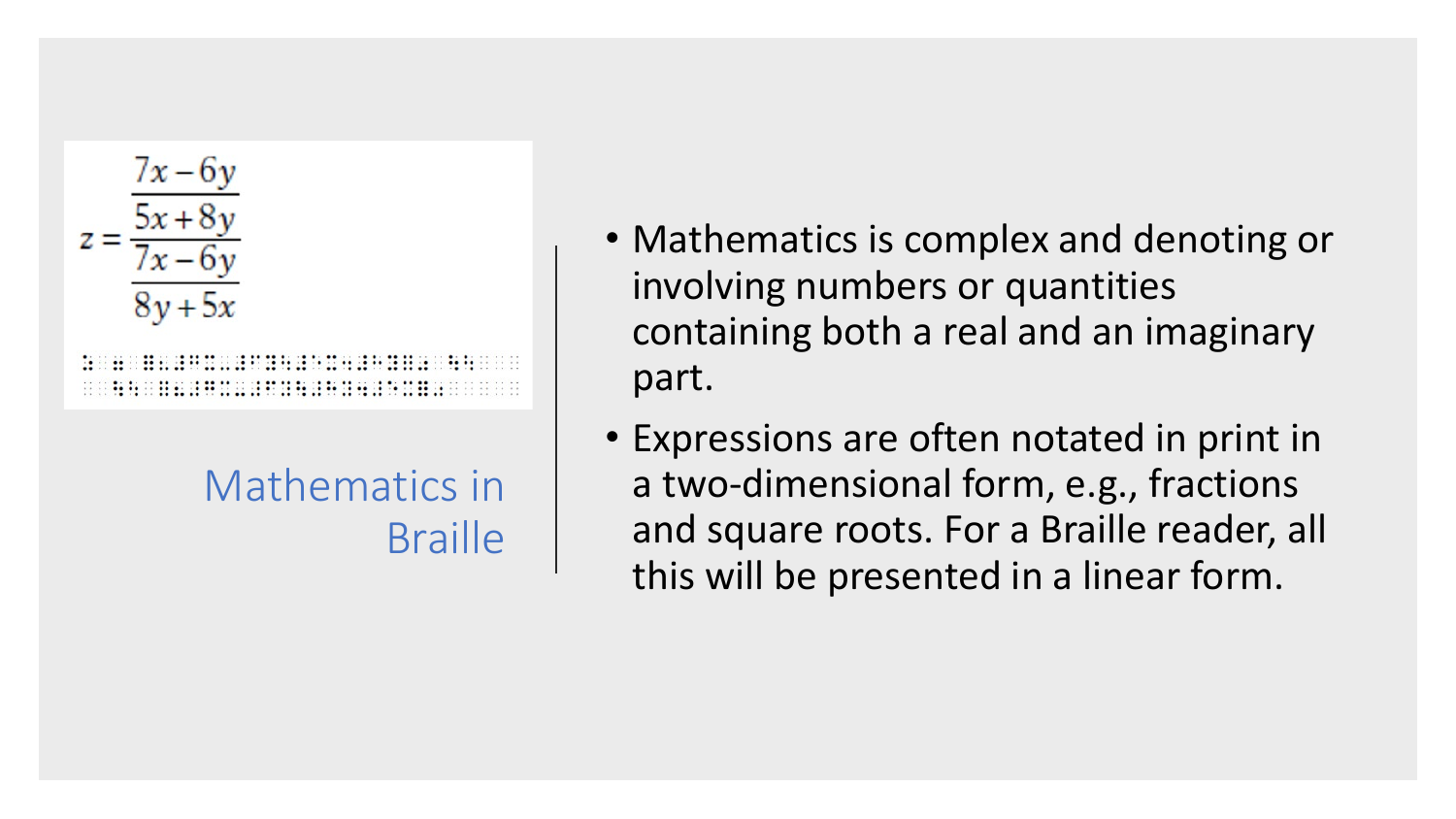#### Cognitive processes

- Nine Laws of Cognition illustrate how the mind gets involved as we navigate the world and interpret our environment (Tversky 2019). Eight of them are relevant for braille readers learning mathematics.
	- 1. There are no benefits without costs.
	- 2. Action molds perception.
	- 3. Feeling comes first.
	- 4. The mind can override perception.
	- 5. Cognition mirrors perception.
	- 6. Spatial thinking is the foundation of abstract thought.
	- 7. (The mind fills in missing information.)
	- 8. When thought overflows the mind, the mind puts it into the world.
	- 9. We organize stuff in the world the way we organize stuff in our minds.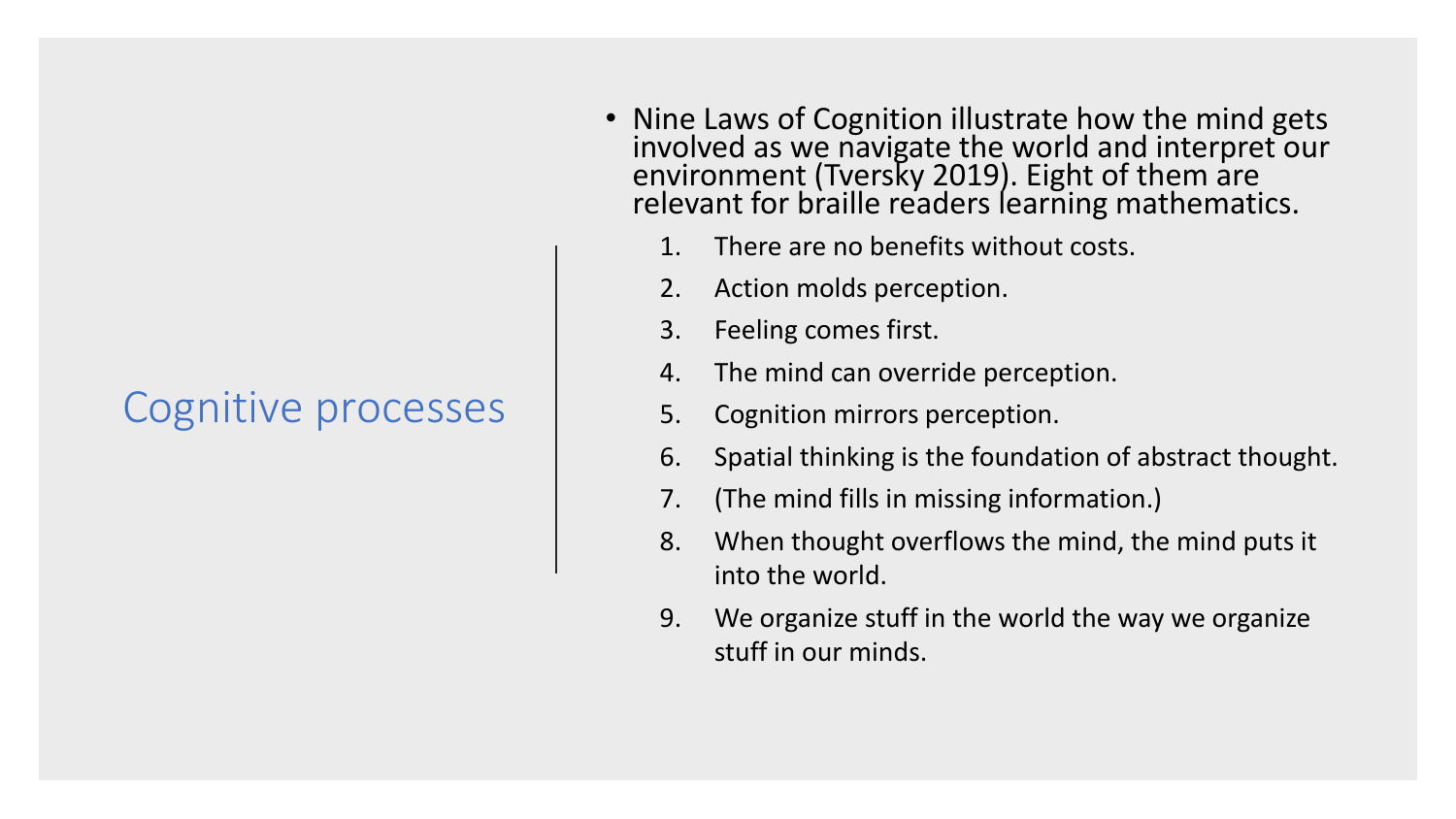#### 1. Their is no benefit without cost

- The lack of one sense will causes challenges for a person, to make something accessible means that some effort is needed.
- To make a platform or a software accessible for a Braille reader means it could be usable with a Braille display or by synthetic speech.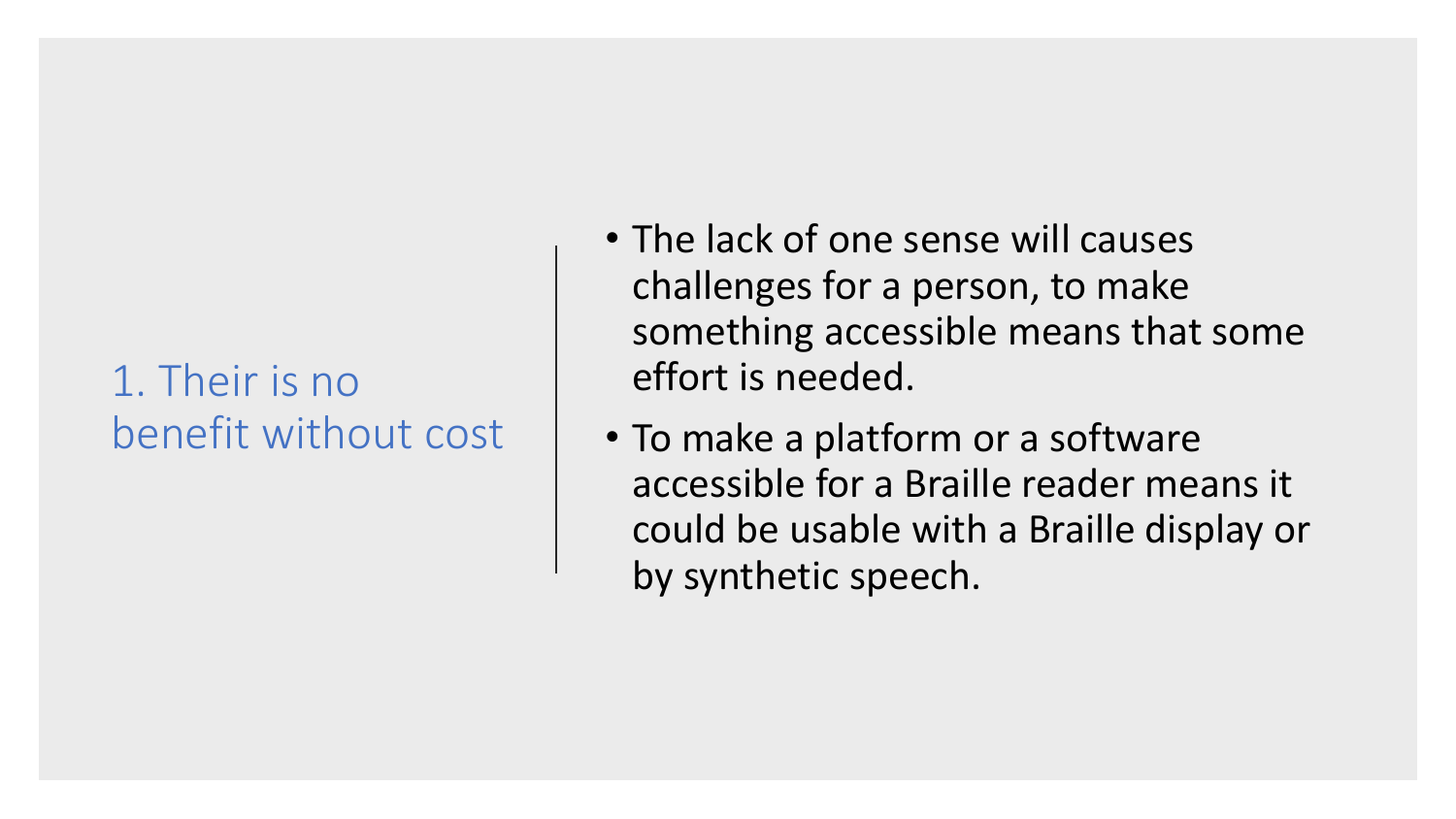### 2. Action molds perception

- Perception is not something that comes to us, we need to be active to perceive the environment.
- To be able to perceive the Braille letters motion is needed, one must move the fingertips on a display or a printed sheet to recognize the letters.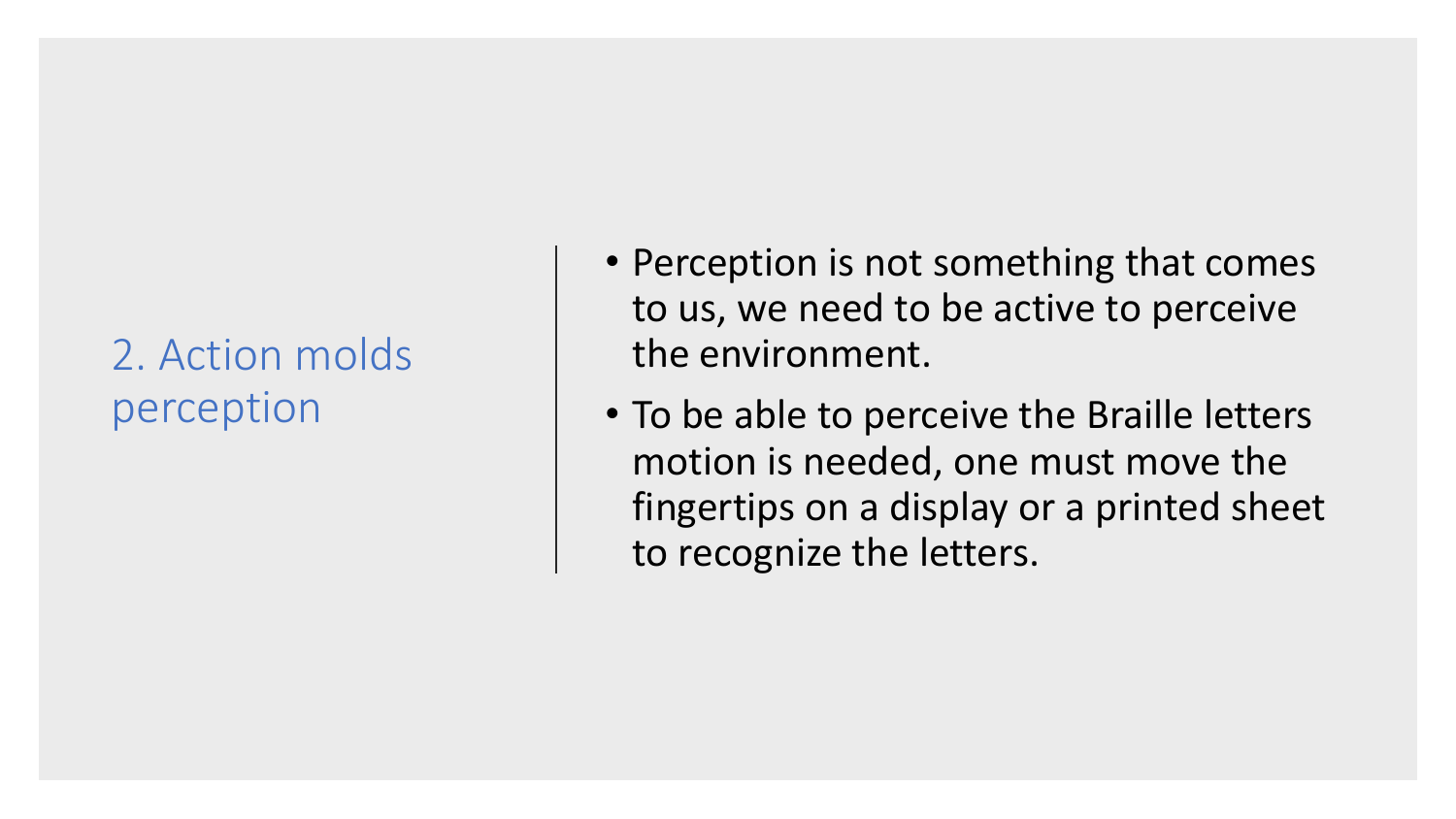#### 3. Feeling come first

- The feeling is often affected by what supports or hinders the use of a platform or a software.
- By designing for accessibility there is chance that the user feels addressed and by that motivated to take the effort to use the platform.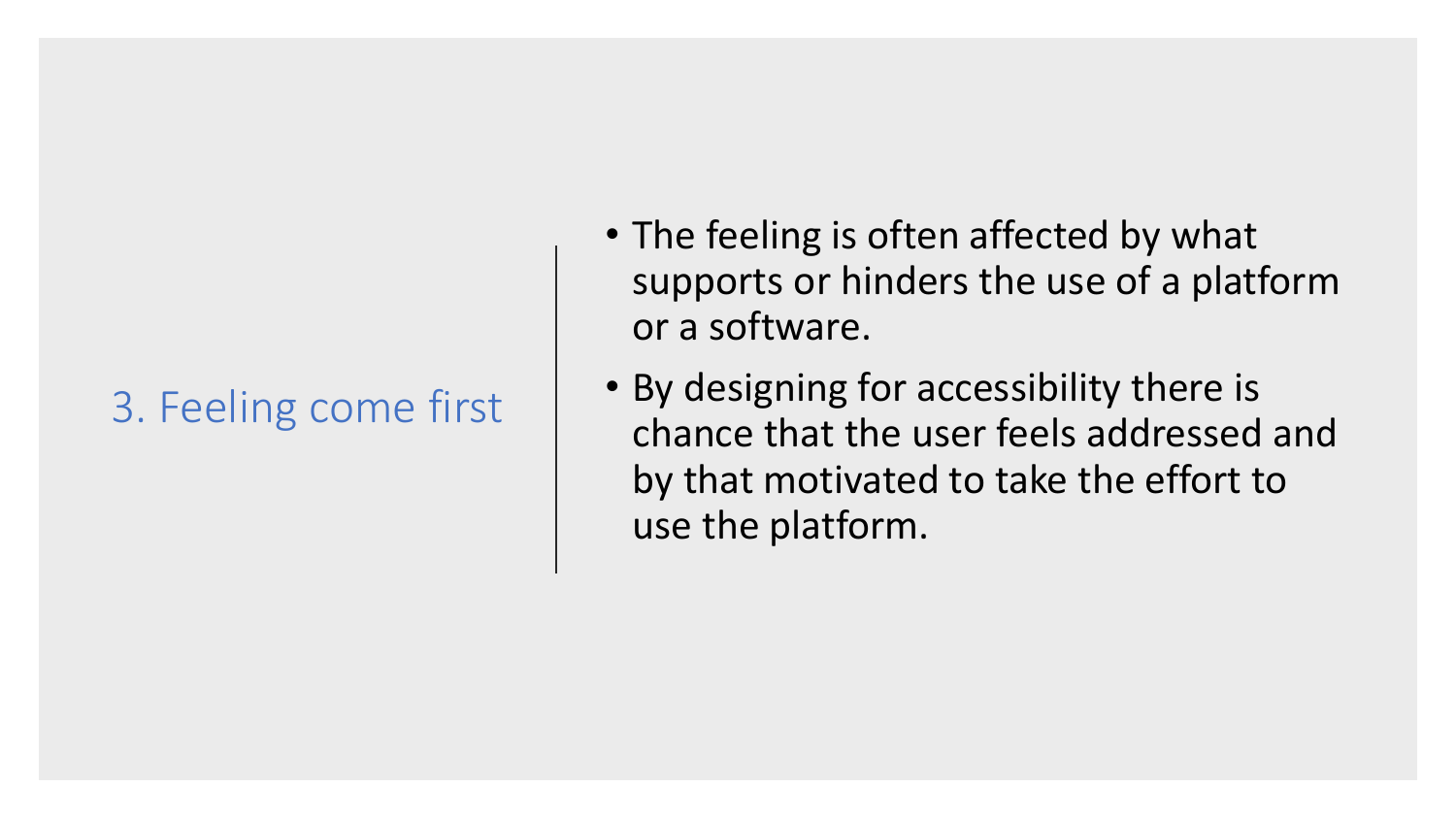#### 4. The mind can override perception

- We experience the world from our own bodies, that involves previous experience and memory that are involved in all perception.
- For a person with blindness, it is not always that they perceive what they touch or hear, since they are occupied by previous experience that works as a grid between them and the environment.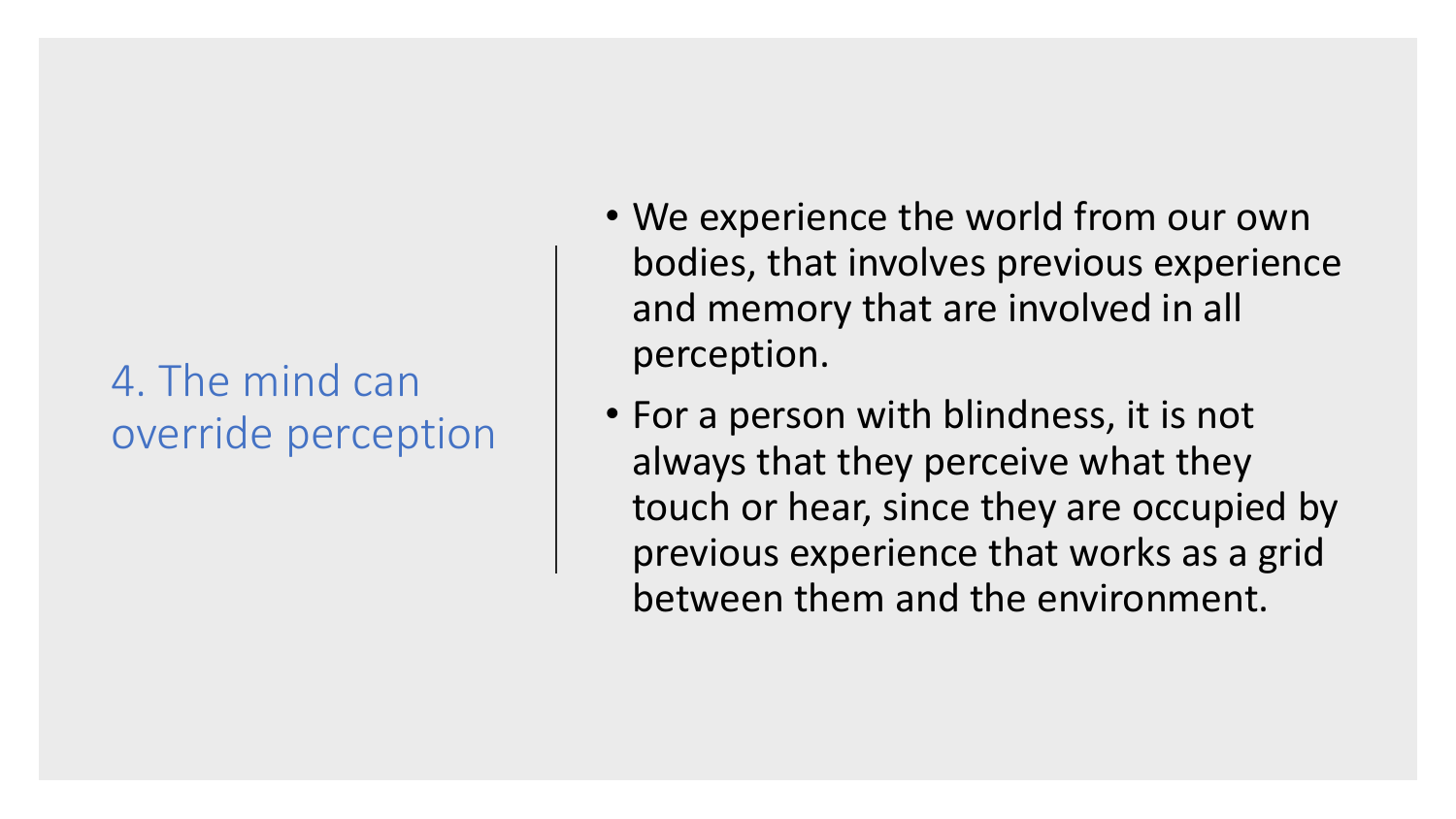5. Cognition override the perception

- What we see, touch, and hear, influences our mental images, and our mental images influences the perception of the environment.
- Like sighted people, blind people learn to touch and hear continually.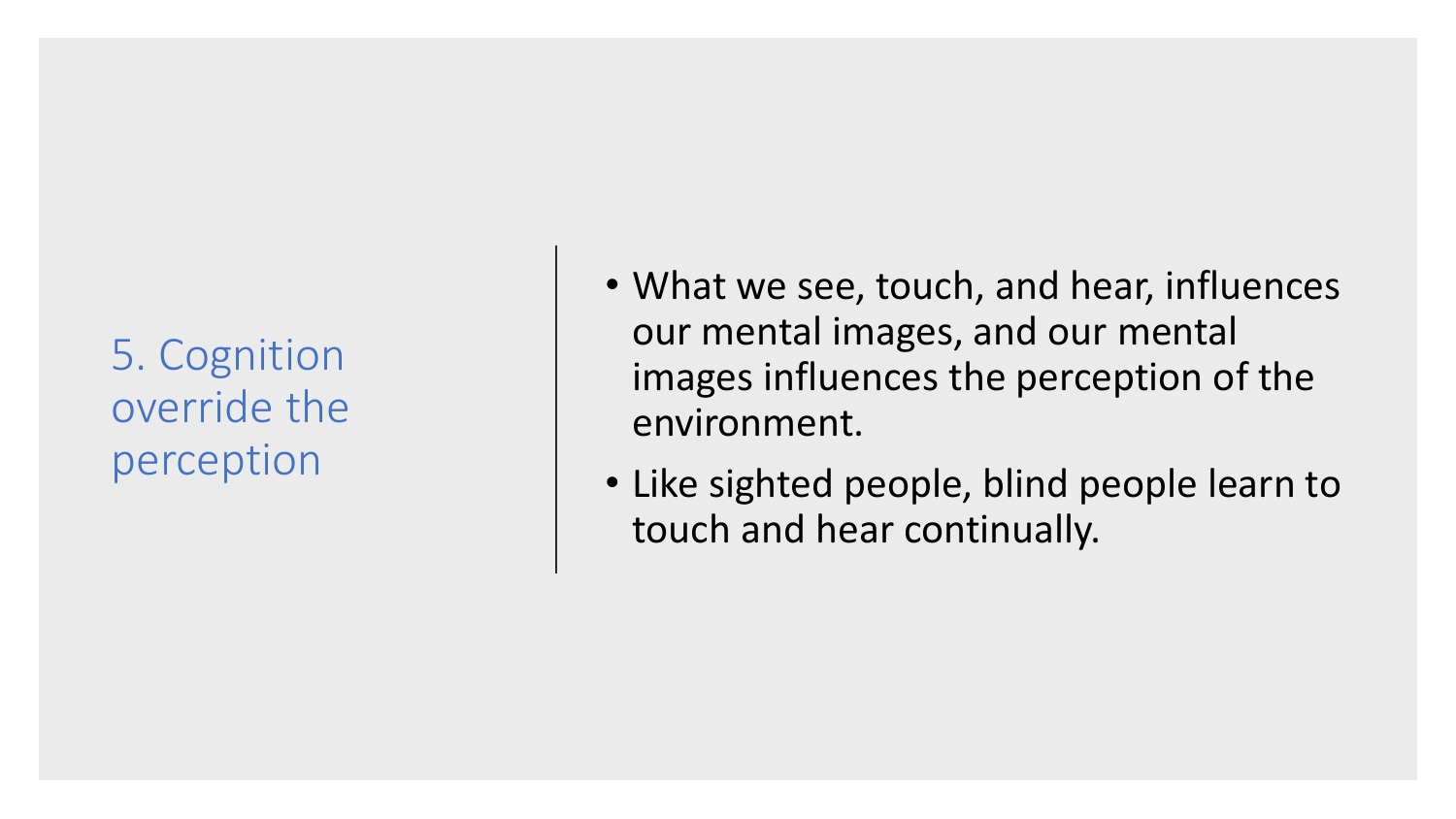6. Spatial thinking is the foundation of abstract thought

- Spatial thinking includes logic, something that could be communicated.
- Platforms and interfaces aiming to support people with blindness need to have a spatial and hierarchical structure that follow the logic of the content and the intended use.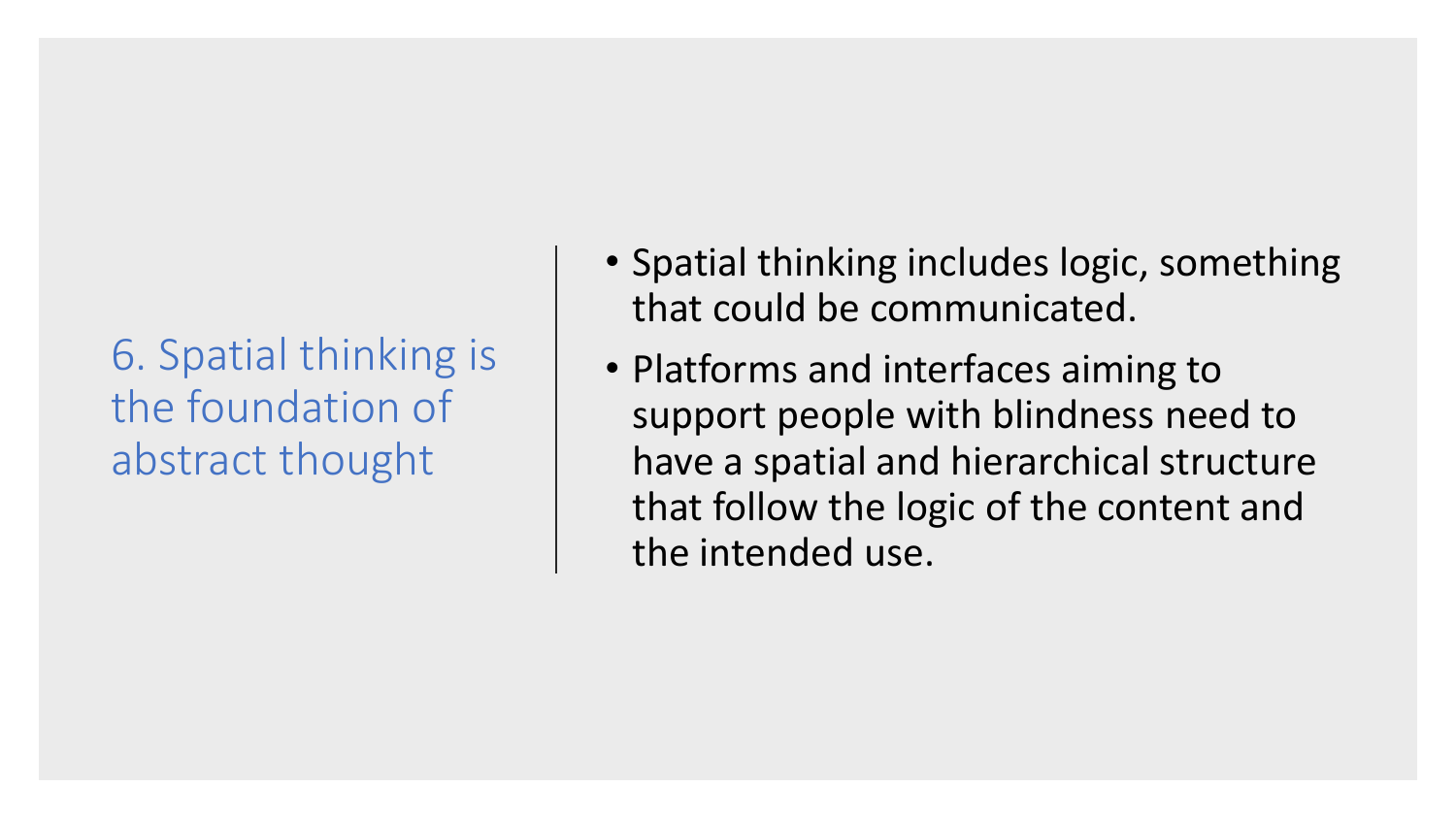8. When thought overflows the mind, the mind puts it into the world

- Like sighted people, blind people need to take notes, or jotting in textbooks to remember important parts.
- Printed Braille books do not allow jotting in the book, the notes need to be made separate as text or voice memos.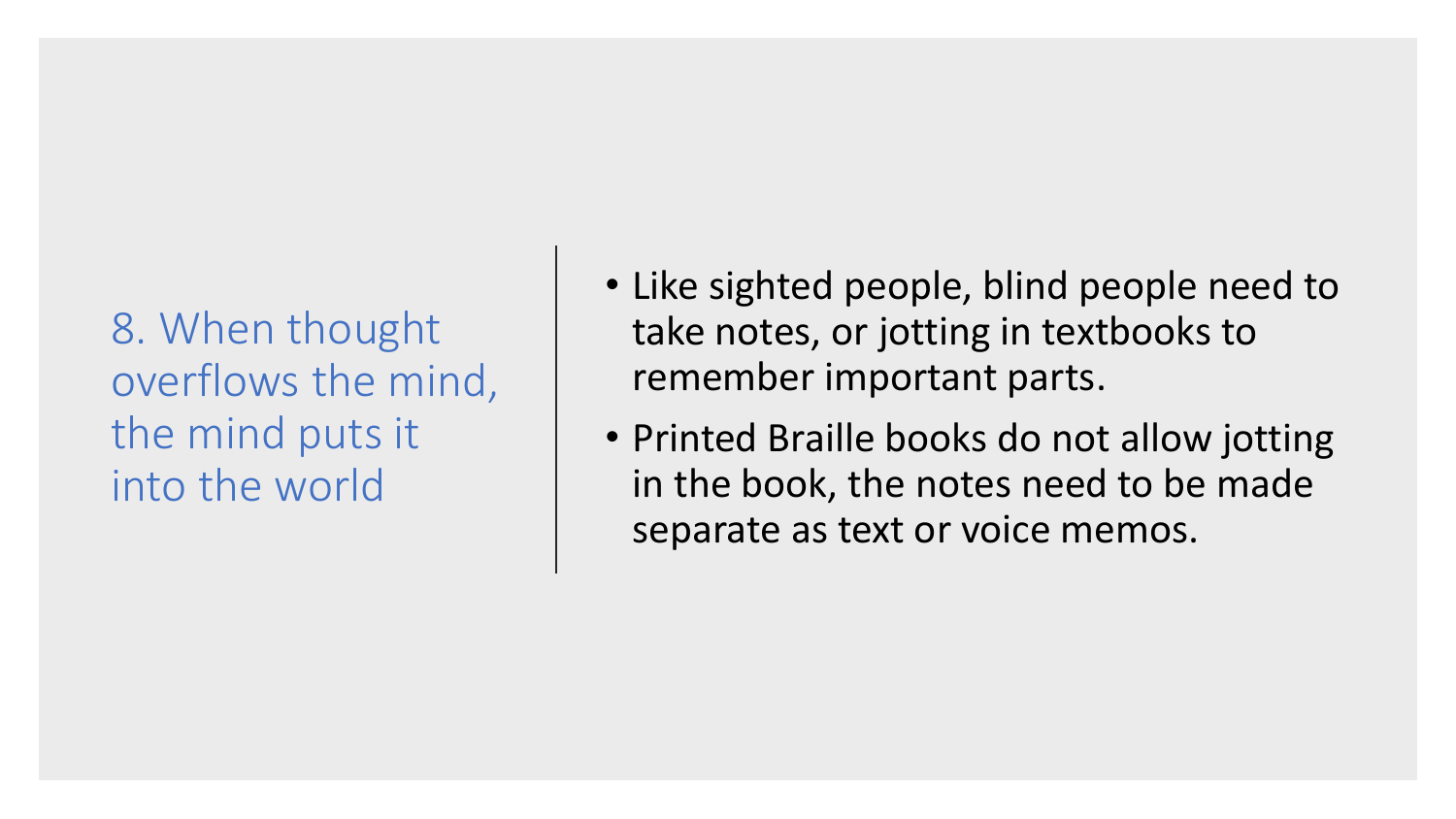9. We organize stuff in the world the way we organize stuff in our minds

• To make complex content accessible such as mathematics and science for people with blindness, a user involvement is necessary.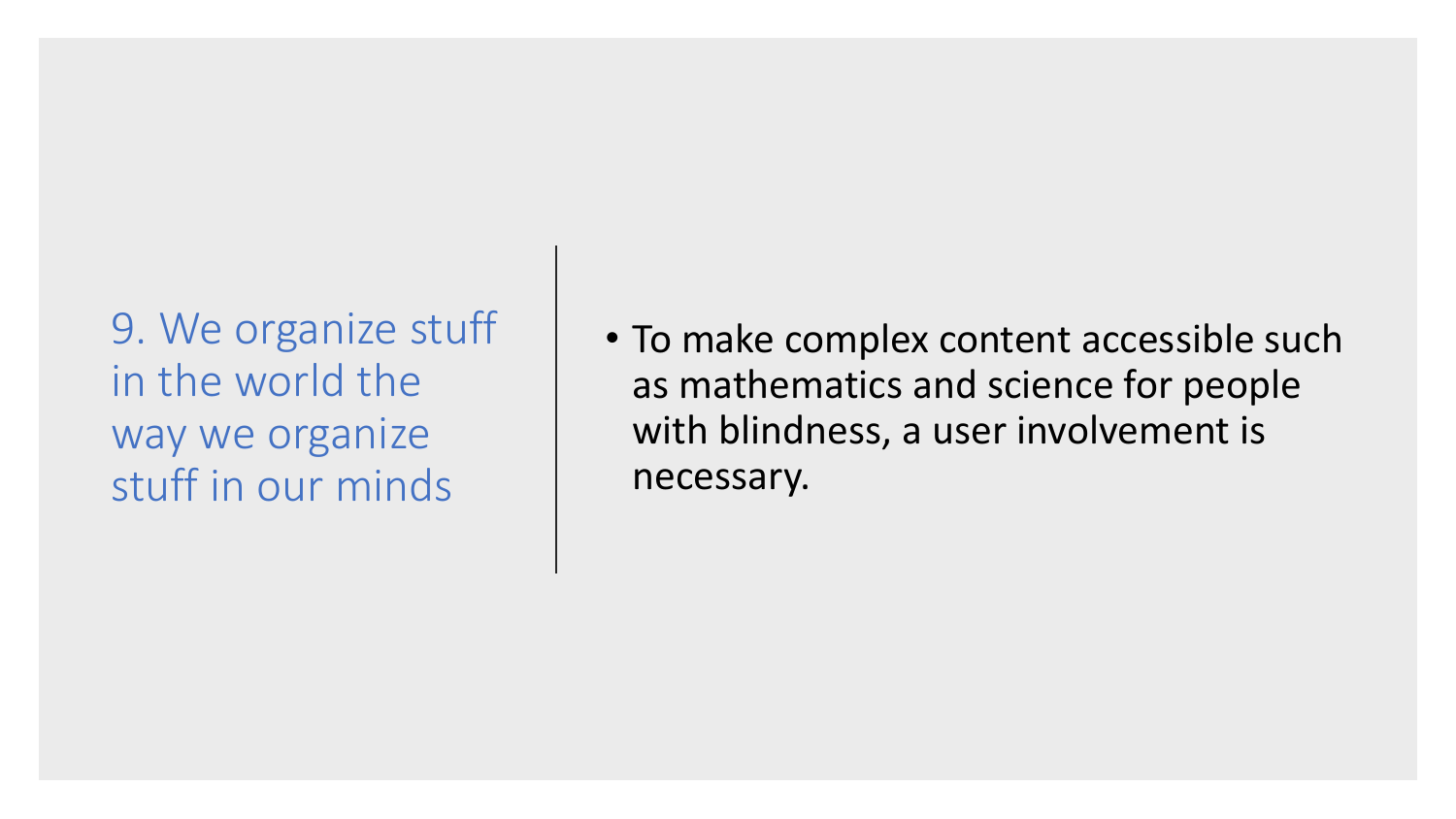#### Multimodality

- We perceive and understand our surroundings through our senses.
- It is important to stimulate and activate, for example, a child with blindness so that he or she really utilizes touch, smell, and hearing.
- Auditory input, such as read out text or synthetic speech, is common for people with blindness, and function as a support or supplement to Braille.
- When studying mathematics, a combination of braille and audio is necessary since it requires too much cognitive load to use audio only.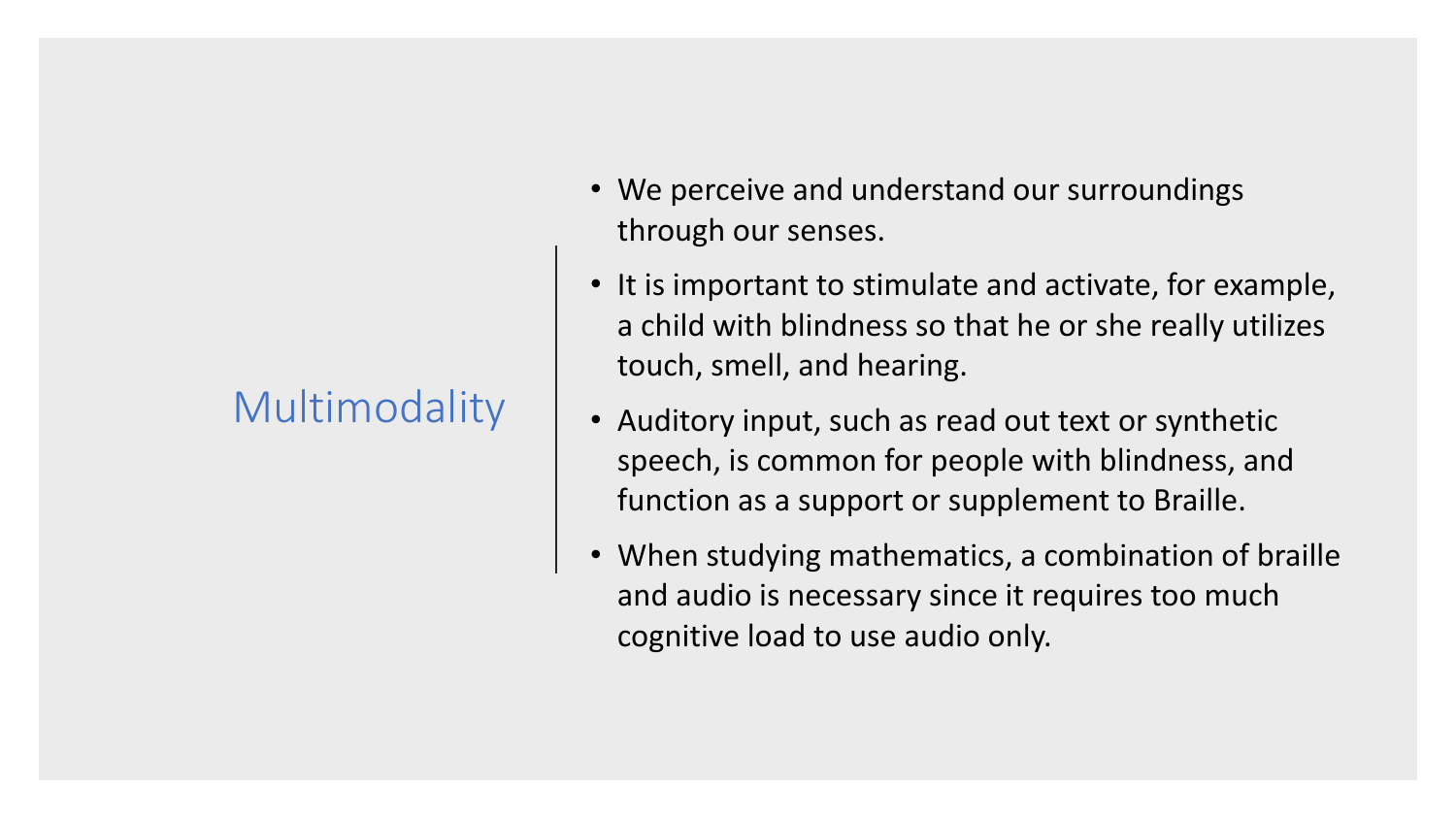## Usability and technical development

- Daisy is an international standard designed to be a complete audio substitute for print material and is specifically designed for use by people with blindness, low vision, and dyslexia. Based on the MP3 and XML formats, the Daisy format has advanced features in addition to those of a traditional talking book
- MTM (Swedish Agency for Accessible Media) is furthermore planning to use EPUB 3 as distribution format for talking books (with text and recorded sound). The present distribution format is called Daisy 2.02. This change has been prepared and expected for many years and is a part of a global shift in electronic publishing and in accessible publishing for persons with print disabilities.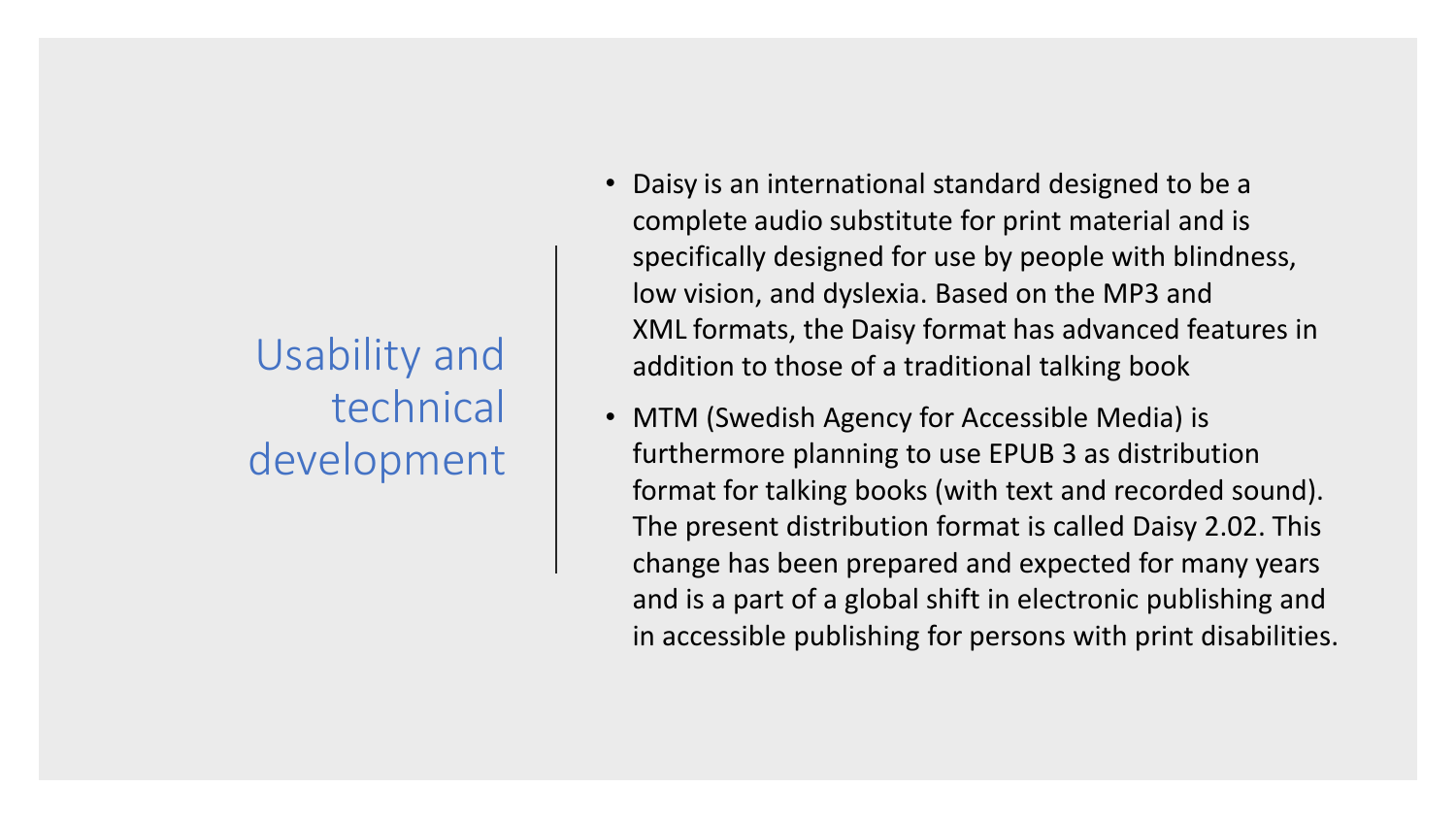#### A Pilot study of EPUB 3

- The need to fulfill certain prerequisites before introducing EPUB 3 as a distribution/consumer format were observed, including the following:
	- EPUB 3 reader software and screen readers must function well together. Information must be sent to the refreshable braille display and to the speech synthesis equally.
	- Access to original pagination/page numbering when available to enhance navigability.
	- Skippability or escapability, i.e. the possibility to escape from certain content such as tables, and to continue to read the main content.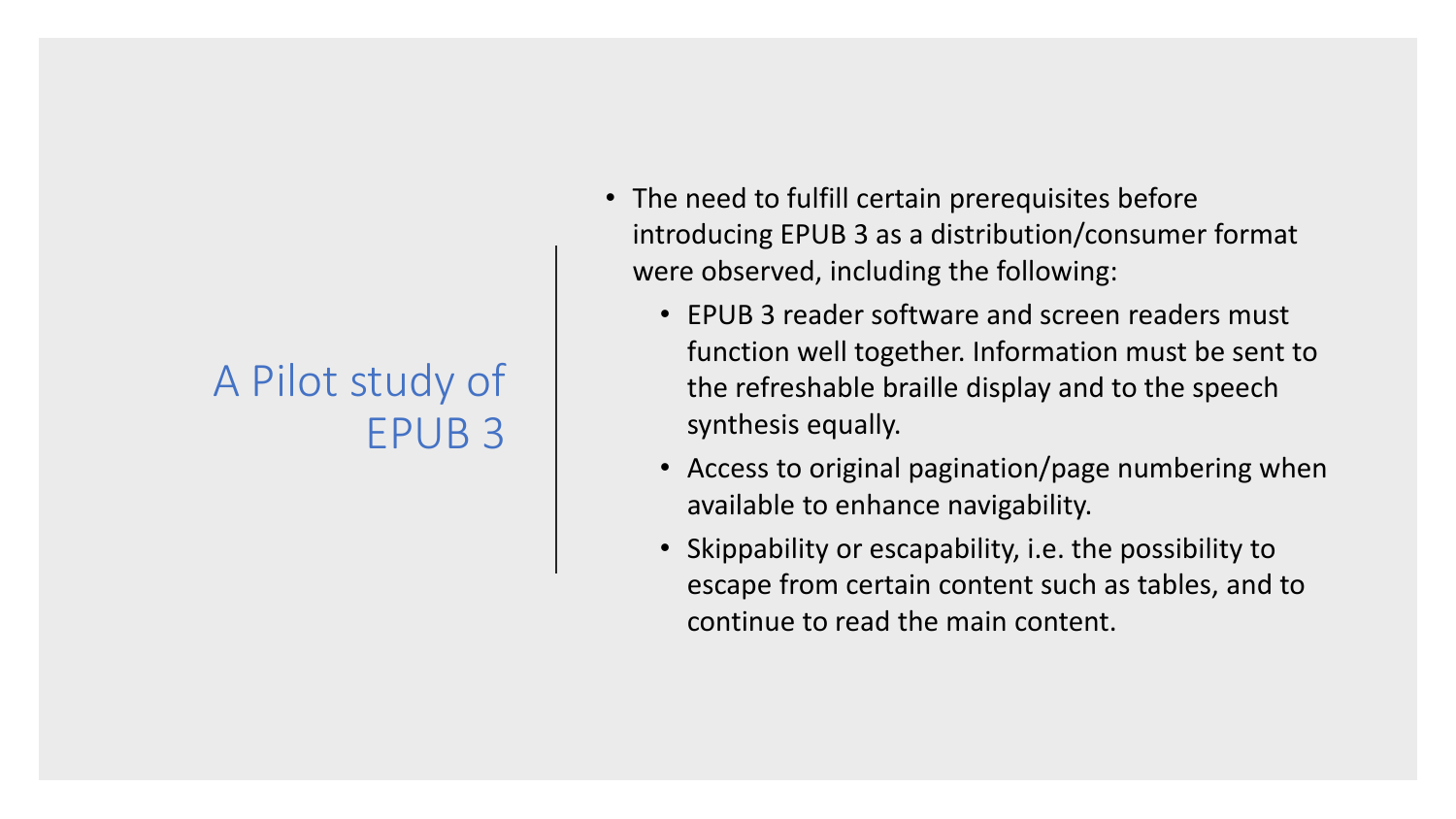#### EPUB 3 and mathematics

- Concerning mathematics in EPUB 3, the pilot study stated that, since the EPUB 3 specification allows the embedding of mathematical markup with MathML (Mathematical Markup Language), it is very likely the best choice to handle mathematics in digital master files.
- The need for development of support for the Swedish language for MathML was therefore highlighted, both for output in braille and in speech synthesis.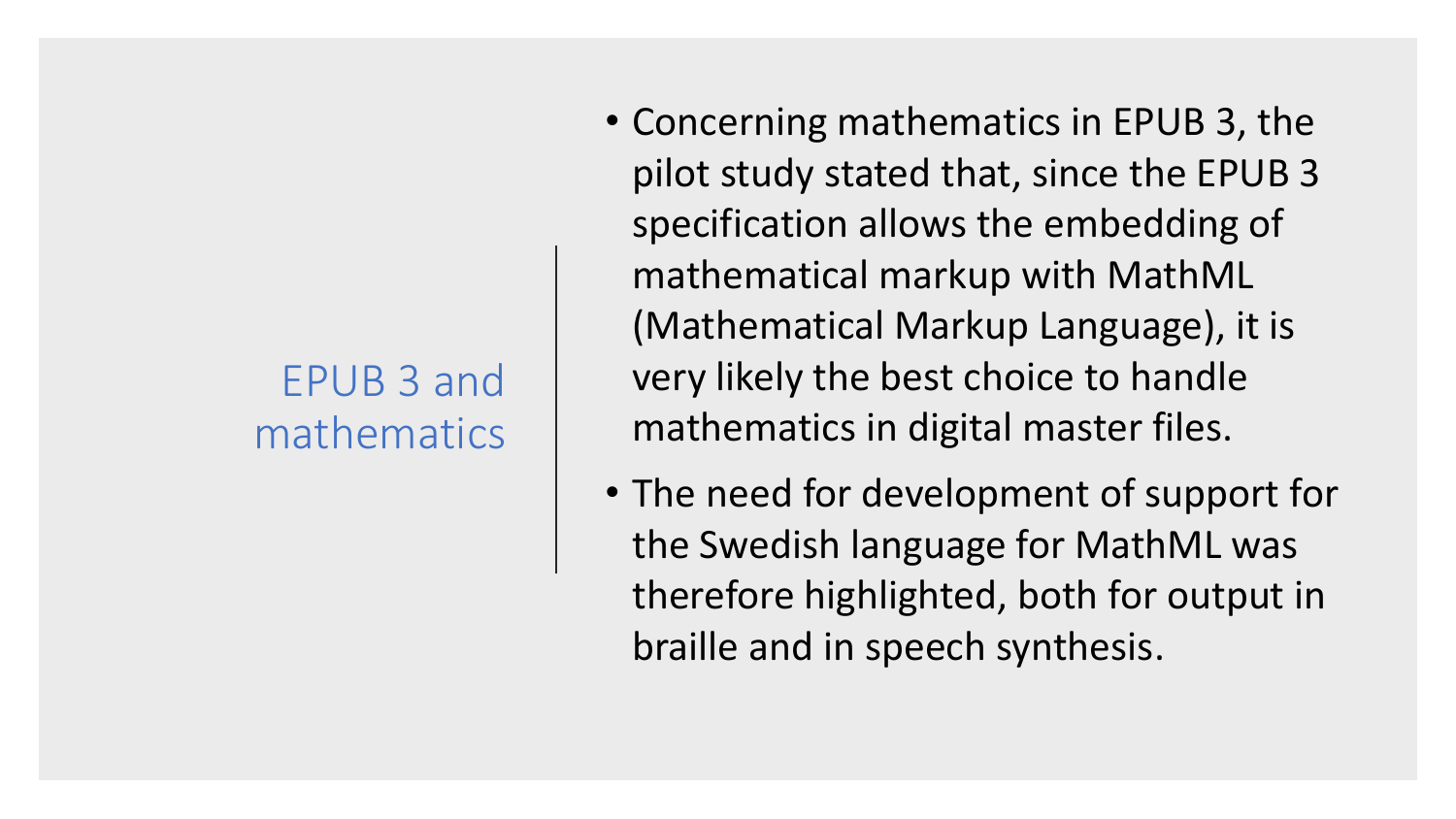Usability challenges for Braille users learning mathematics (1)

- Current learning materials produced in Sweden for Braille users contain mathematic content in the ASCIIMath format, a practical and useful choice allowing the Braille users to write mathematical expressions by themselves
- The situation for Braille users learning mathematics is not at all satisfactory though:
	- Braille users practice a format not in use by teachers or sighted peers
	- The Braille standard for writing mathematics on paper is very much different from reading and writing digitally in the ASCIIMath format
- Braille users need to be acquainted with several alternative mathematical formats, which is not expected from their sighted peers – their cognitive load is hence comparatively heavier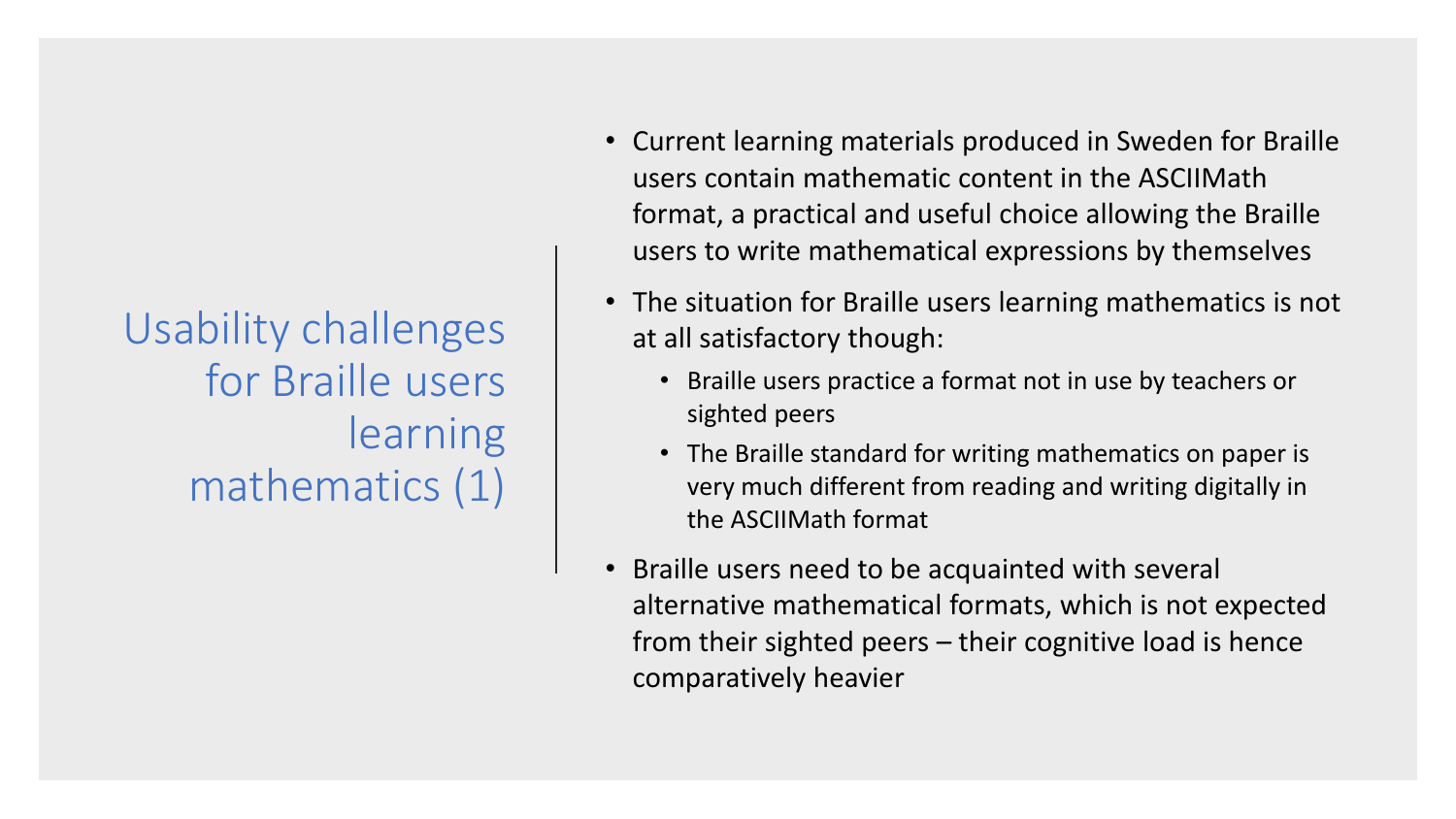Usability challenges for Braille users **learning** mathematics (2)

- The possibility to use Braille as input, to write mathematical expressions by using a Braille keyboard, is not present
- Neither is the possibility to choose the paper Braille standard for mathematics as output format
- Nor is speech input or output for Swedish available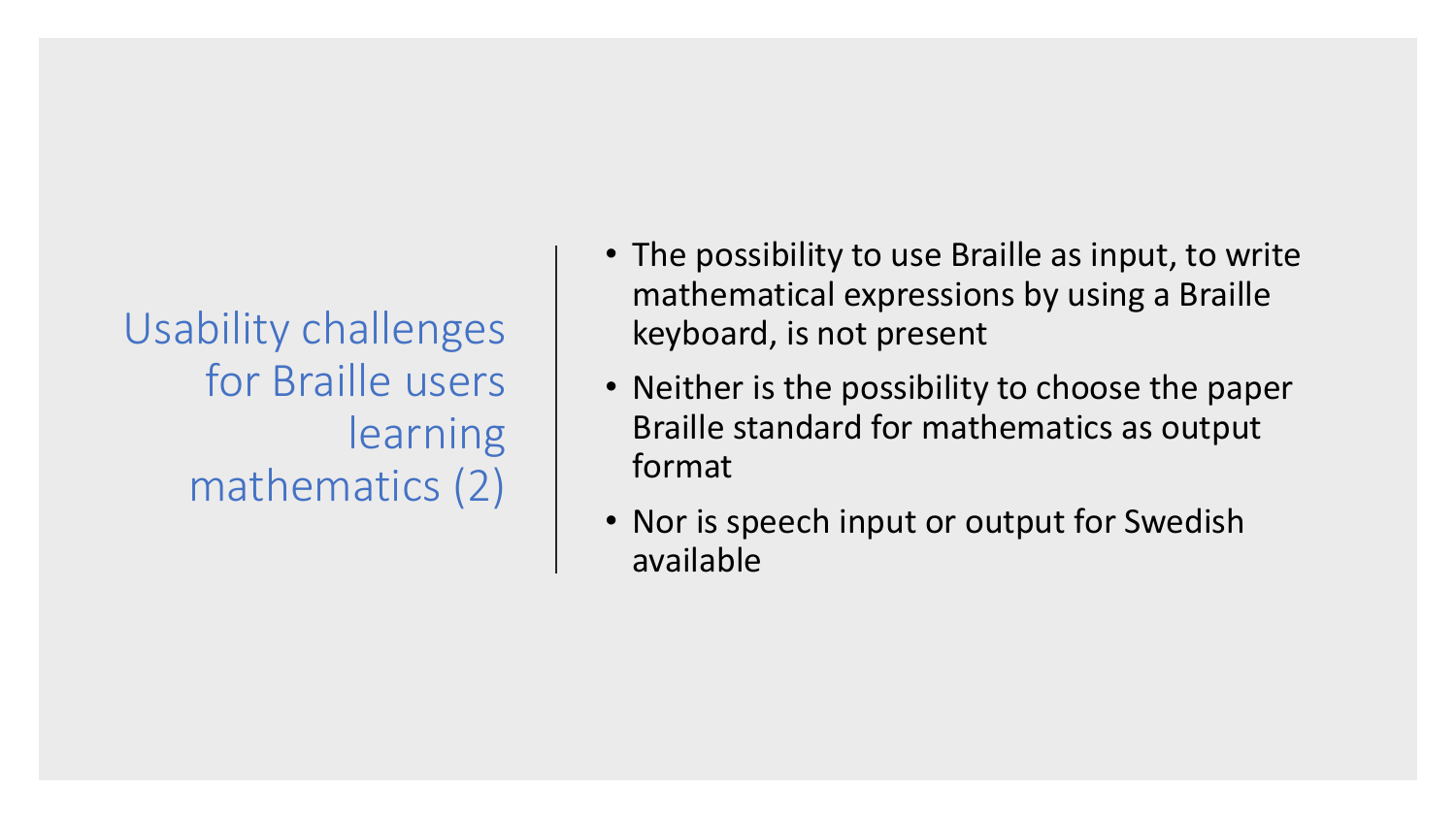Usability challenges for Braille users learning mathematics (3)

- The vision is a complete, flexible, and usable learning environment for Braille users learning mathematics by providing all complementary input and output possibilities that are relevant for Braille users, for the individual to choose from
- Required input modes: Braille keyboard, speech, ASCIIMath and MathML
- Required output modes: refreshable Braille devices, speech, Braille embossers, ASCIIMath, MathML, and SVG for images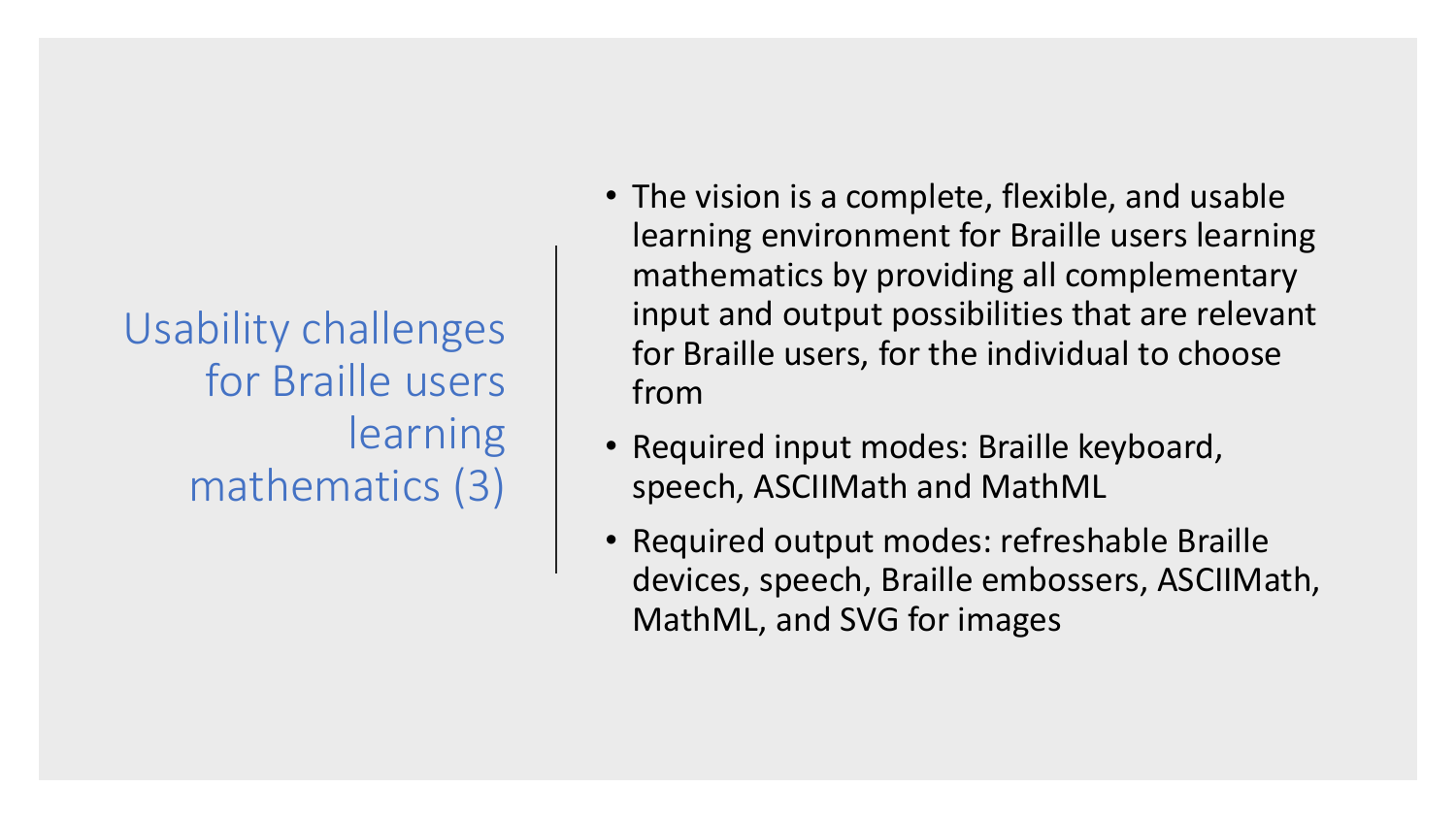What is needed for people with blindness to have access to complex content in Braille

- The possibility to write in Braille, to input Braille
- Conversion between Braille and MathML/ASCIIMath/LaTeX
- The possibility to output Braille to various devices including embossers
- Conversion between MathML/ASCIIMath/LaTeX and Braille needs to be developed and/or adapted to various languages, such as Swedish
- An individual choice in input and output settings
- Software that can display mathematics visually using MathJax and HTML5, both within and outside the EPUB 3 context
- Software that can display mathematic content written by Braille users
- Interaction with refreshable Braille devices that are able to produce images and graphs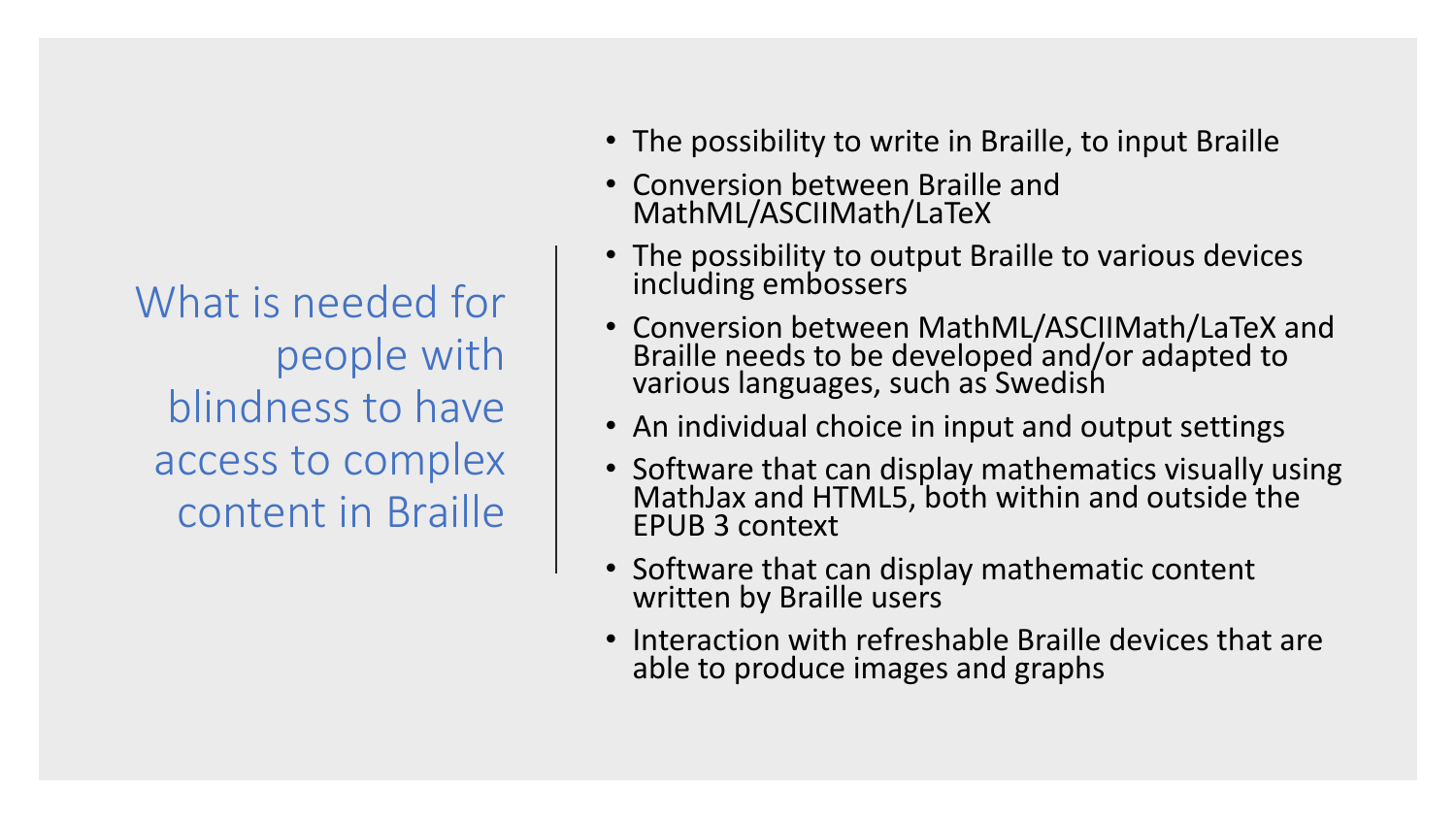### **Conclusion**

- More knowledge is needed when designing the interfaces for a future learning environment for Braille users learning mathematics.
- What we are aiming at, is to identify the functionality and the technical infrastructure needed to make the design of a truly usable learning environment possible.
- Central is the possibility to use Braille as input and output mode, to switch freely between the available input and output modes, and the possibility to make these choices individually.
- Crucial for the motivation in Braille users to learn mathematics is an interface that is designed with regard to cognitive aspects and taking available modalities into consideration, that is touch and hearing.